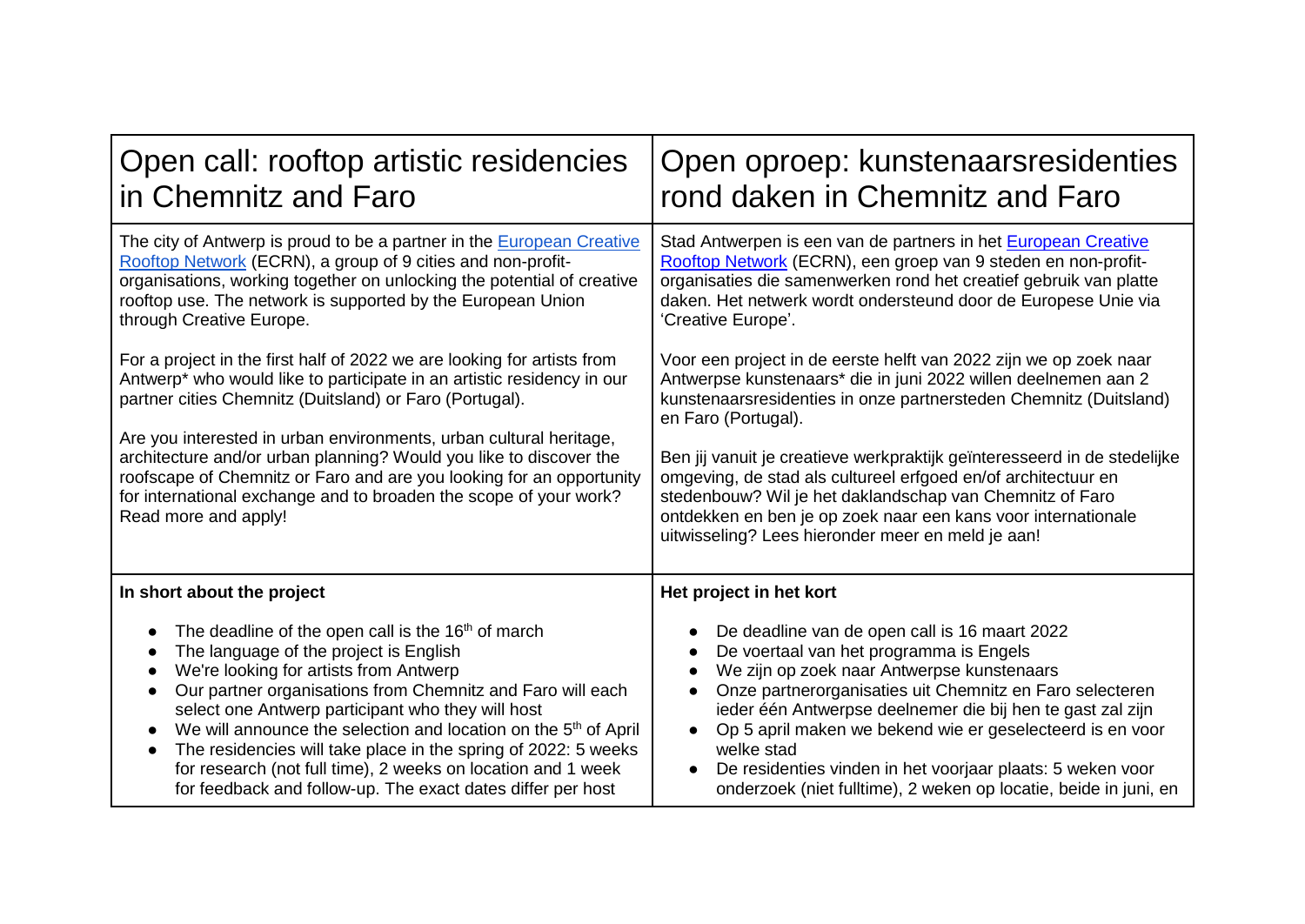| city                                                                                                                                                                                                                                                                                                                                                                                                                                                           | 1 week feedback/follow-up. De precieze data verschillen per<br>stad:<br>Chemnitz: van 3 tot 18 juni<br>Faro: 11 tot 26 juni                                                                                                                                                                                                                                                                                                                              |
|----------------------------------------------------------------------------------------------------------------------------------------------------------------------------------------------------------------------------------------------------------------------------------------------------------------------------------------------------------------------------------------------------------------------------------------------------------------|----------------------------------------------------------------------------------------------------------------------------------------------------------------------------------------------------------------------------------------------------------------------------------------------------------------------------------------------------------------------------------------------------------------------------------------------------------|
| More info and apply<br>General information about the project as a whole and the call<br>can be found <b>here</b> (all participating cities, the origins, the<br>commitment expected from applicants)<br>Specific information about the trio Rotterdam-Belfast-Nicosia<br>$\bullet$<br>can be found <b>here</b> (artistic profile, themes, artist fee)<br>Apply via this link                                                                                   | Meer info en aanmelden<br>Algemene informatie over het gehele project en de call vind je<br>hier (alle deelnemende steden, aanleiding, verwachte<br>commitment van de deelnemers)<br>Specifieke informatie over het trio Antwerpen-Chemnitz-Faro<br>vind je <b>hier</b> (artistiek profiel, thema's, vergoeding etc)<br>Aanmelden kan via deze link                                                                                                      |
| Why these residencies?<br>Through collaboration with artists and creatives we research and<br>unlock the potential of flat rooftops and the roofscape of cities. The<br>different organisations from the nine partner cities all have different<br>perspectives on this. These residencies are a form of international<br>exchange to develop a common, European view. For this project,<br>Antwerp is collaborating with our partners from Chemnitz and Faro. | <b>Waarom deze residenties?</b><br>Vanuit de samenwerking met kunstenaars en andere creatieven<br>onderzoeken we het potentieel van platte daken en het daklandschap<br>van de stad. De verschillende organisaties uit de negen<br>partnersteden doen dit allemaal op hun eigen manier. Deze artistieke<br>residenties zorgen voor internationale uitwisseling, dat leidt tot een<br>gezamenlijk, Europees perspectief. Voor dit project werkt Antwerpen |
| Besides this trio there are two more offering residencies (Amsterdam-<br>Barcelona-Gothenburg & Antwerp-Chemnitz-Faro). More information<br>can be found on the network's website.                                                                                                                                                                                                                                                                             | samen met onze partners uit Chemnitz en Faro. Naast dit trio zijn er<br>nog twee andere trio's van steden die residenties aanbieden<br>(Amsterdam-Barcelona-Gothenburg & Barcelona-Gothenborg-<br>Nicosia). Meer informatie vind je op de website van het netwerk.                                                                                                                                                                                       |
| Which creative disciplines are we looking for?<br>The roofscape and the creative potential of rooftops are key, both in<br>the residencies and the network as a whole. Each organisation has<br>specified which artistic and creative disciplines best match their own<br>projects and way of working. Both Chemnitz and Faro are open to<br>many different disciplines or a multidisciplinary approach. Together,                                             | Naar welke creatieve disciplines zijn we op zoek?<br>Het daklandschap en het creatieve potentieel van daken staan<br>centraal, zowel in de residenties als in het gehele netwerk. ledere<br>organisatie heeft aangegeven welke (kunst)disciplines het beste<br>passen bij hun eigen projecten en manier van werken. Zowel<br>Chemnitz als Faro staan open voor veel verschillende disciplines of                                                         |